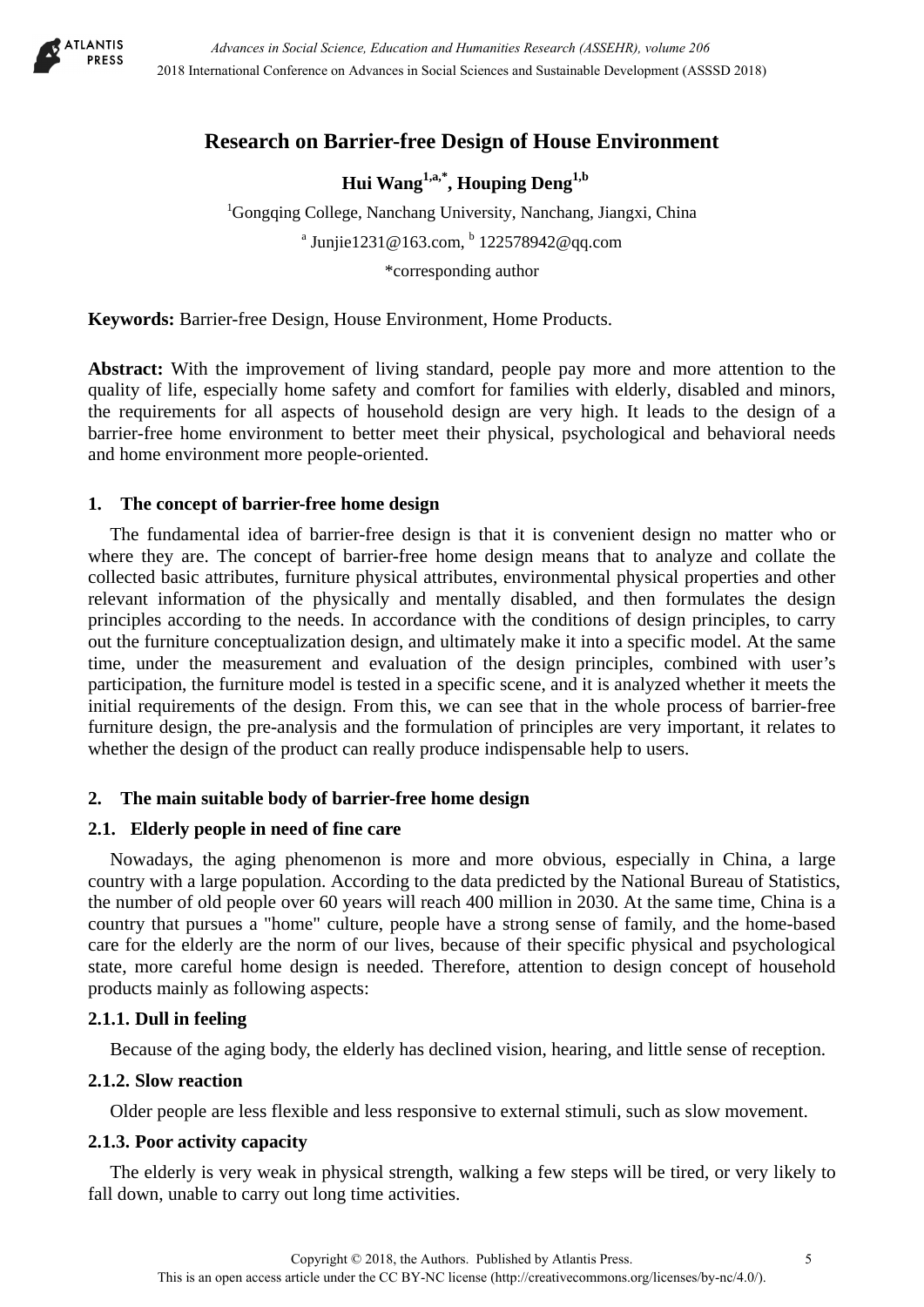

#### **2.2. Sun-rising group of minors**

As minors do not have the ability to think independently, they do not understand the dangers of their own behavior, so many home designs may be the source of danger. Children are lively and curious, at the same time they are also in a critical period of personality shaping, the feelings of external things are also very important.

#### **2.3. The disabled persons with active problems**

For different disabe, his behavior is restricted in different directions. At the same time his psychology is particularly sensitive, the home construction must try to establish a positive and optimistic life attitude for him. He may easily develop loneliness, inferiority, sensitivity, strong self-esteem, ful of compassion and a sense of contradiction. While the environment can affect people, disabled people because of limited activities, very long time at home, so more intimate design needed for their comfortableness, and to expand their degree of social engagement and quality life.

#### **3. Principles of barrier-free home design**

#### **3.1. The principle of the old or the disable-orinted**

Barrier-free home takes the elderly as the main body into account, so the barrier-free home design should create a convenient, safe, comfortable and healthy living space in their life, and cultivating and developing their talents, reflecting the care for them. That is, we should apply the idea of "taking the elderly and the disabled as the core" to design the home.

#### **3.2. The principle of barrier-free to security**

In Maslow's hierarchy of needs, the security is the most basic need of human beings. Only when security need is satisfied, can human beings pursue more advanced needs. Security is very important to all of us. We should take into account the special needs of the disabled and the elderly for safety. They feel particularly insecure because of their own difficult mobility, psychological loneliness and feelings of exclusion. And safety should also be fully reflected in the design of each piece of household products. In particular, their very fragile physical function, once hitting is a life-threatening event. Special attention should be paid to the selection of home materials in reduction of sharp design.

### **3.3. Principles adapted to living habits of the elderly disable**

The old and disable living habits are distinct, so residential and home design must be in accordance with their habits, so that they feel comfortable. For example, they move slowly, the movement space is relatively small, so a variety of household visits, tables, chairs height design.

#### **3.4. Principles for a good indoor and outdoor environment**

Housing is a long-term residence for the elderly and disabled, so their breathing and physical feelings are greatly affected by the living room environment. The flow of the air and the abundance of sunshine will have a positive impact on the health of the human body and the openness of the mood. If the indoor air is not fresh, people will be depressed and difficult in breathing and irritable mood. So in the design must adhere to create a good environment to carry out.

#### **4. Design of related Furniture products in Barrier-free Home**

There is a very broad market for barrier-free homes. According to this design concept, you can derive a lot of ancillary products. It covers all aspects of our lives, such as big as bedroom, bathroom, kitchen space design, small as wardrobe, bed, bathtub, cabinets and other household details. Attention should be paid to the following issues in the design of related household products.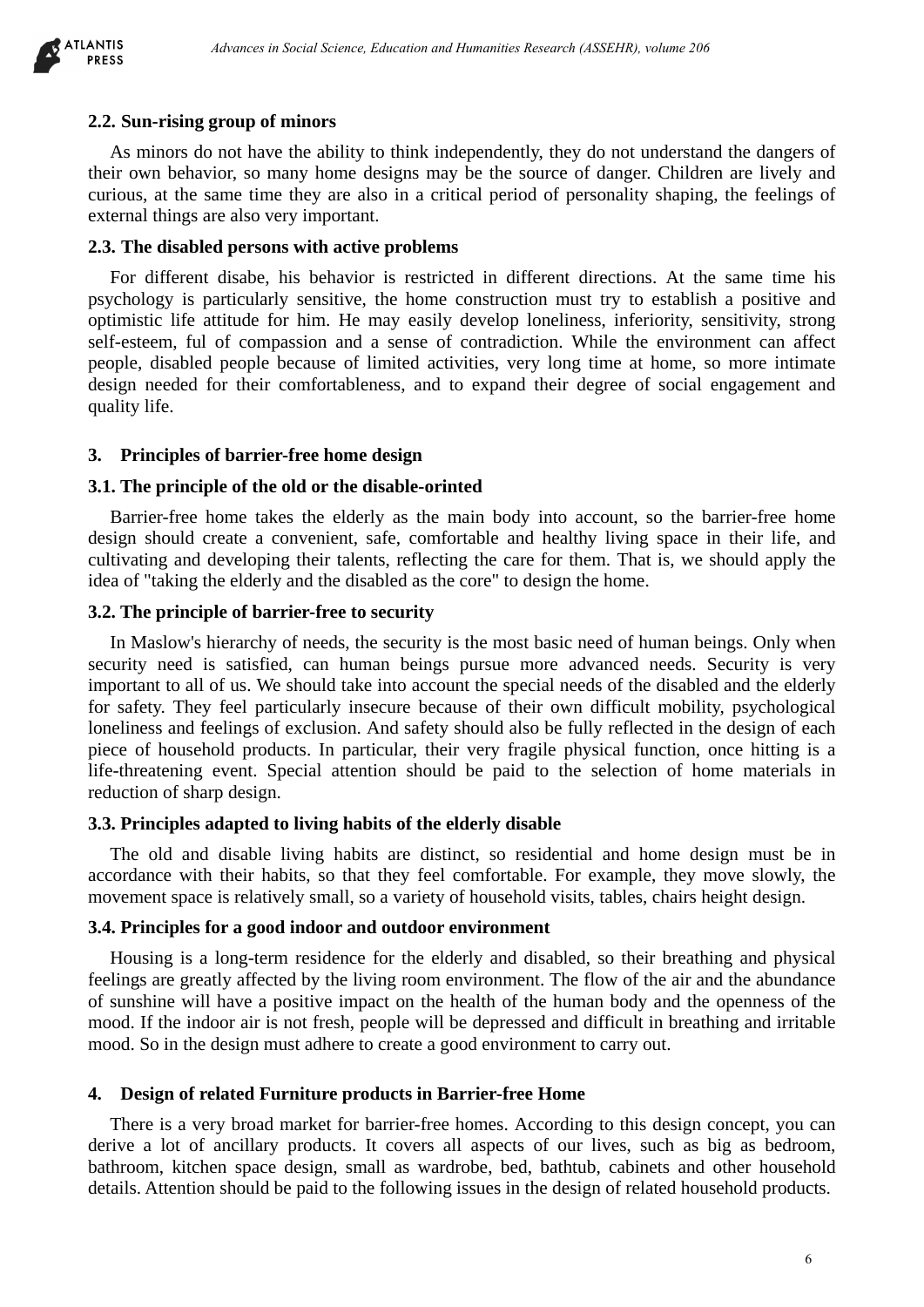

#### **4.1. Barrier-freedesign in kitchen space and related supplies**

The kitchen is an important place to reflect the value of the elderly and the disabled, who can find pleasure in cooking. However, due to physical constraints, if the misuse of kitchen utensils will appear very serious consequences. Because of the diable's mobility difficulty, the chaos of kitchen space will lead to more security risks. Even if just a wire, it is possible an accident to inadvertently trip down. Therefore, the design of the kitchen space must be easy to organize, wide space, and can accommodate the normal operation and accommodate wheelchair or crutches activities as well, and now the development trend of barrier-free kitchen is becoming more and more mechanized.

In particular, to consider some self-help functions, especially for the disable in wheelchairs who have to overcome their inability to stand if they want to cook or eat. So the kitchen should be designed with more consideration of this point. There are currently several forms of barrier-free Kitchen: U Kitchen, I Kitchen, Island Kitchen and parallel Kitchen. Because wheelchair operation in such a space kitchen will be a problem, in the design process it is necessary to consider a variety of data including the wheelchair model, how to open and close the door and size; floor tile material, all kinds of kitchen supplies placing; handrails and mechanized lifting equipment should be added to the design of kitchen elements when necessary to play an auxiliary function.

#### **4.2. Design of barrier-free toilets and related supplies**

Attention should be paid to the principle of independent operation of sanitary bath design for the old people with disabilities. The design of barrier-free bathroom will open the new field of sanitary products, and it is also the broad direction that production and design enterprises should explore. Due to the intersection of many disciplines in barrier-free design, so there is not a special topic to study. However, with the improvement of people's living standards and the progress of science and technology, people are increasingly aware of the needs of the disabled and the elderly for barrier-free design, among which sanitary products play a very important role.

In the design of sanitary products to add the function of more pleasure, less difficulty to operate, to reduce the burden on the elderly and disabled. Thus, it extends to the analysis of specific elements, such as products' functions, forms, the color, factors of operation interface. And the specific design also depends on different kinds of products. In addition, the design of bathroom space should also be noted, such as wheelchair access, flexible activities. The explored direction is the design integration of bathroom space design and its commodity for the best allocation of resources, namely besides standardization, sanitary ware product should also be customized.

#### **4.3. Barrier-free bedroom related design and supplies**

Barrier-free housing is very demanding for the bedroom environment, because it specially involves the health of the older and disable. First of all, the bedroom should have a good orientation to ensure adequate sunshine and ventilation; the bedroom is not just for rest, but also for some simple daily activities, such as chat, clothing or learning, then the size of the bedroom must be sufficient. Narrow space is easy for people to produce bad psychological mood, is not conducive to emotional communication. The bedroom is also the person's most self and secret space, so it should remain independent to give the elderly and disabled security; the bedroom furniture's height, width, accessibility, electrical equipment buttons, wires, windows are also some of the details of home decoration products.

#### **5. Current situation of barrier-free housing in China**

Because the understanding of barrier-free design started relatively late in our country, it generally lags behind times requirements. The rules and regulations for barrier-free design have not yet been established completely. However, with the continuous research of Chinese scholars, the awareness of barrier-free design has been gradually attached important. With the establishment of the related barrier-free trial point and the development of various related experiments, the barrier-free design of the household in China is booming, following the pace of the times with a lot of works and studies